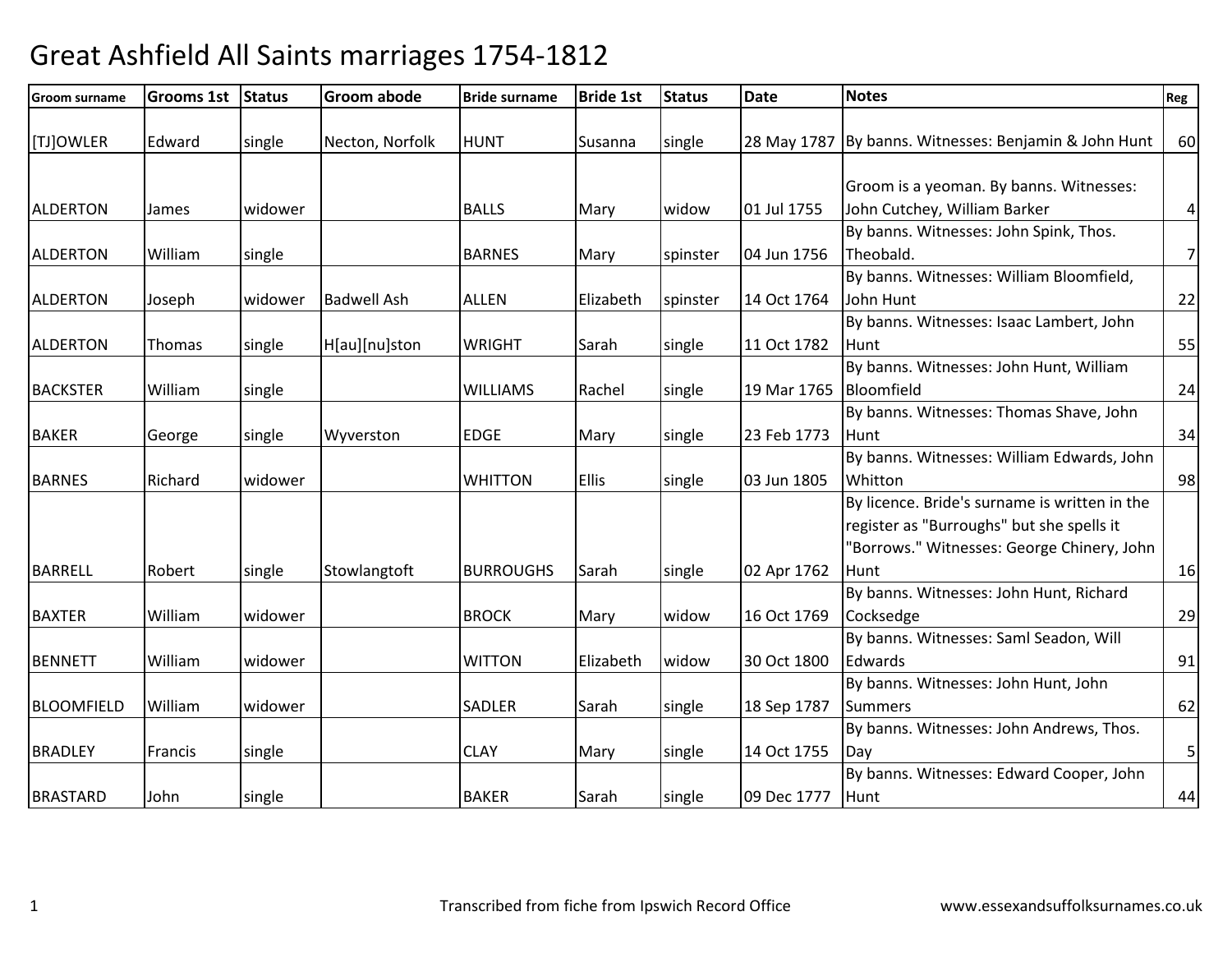| <b>Groom surname</b> | <b>Grooms 1st</b> | <b>Status</b> | <b>Groom abode</b> | <b>Bride surname</b> | <b>Bride 1st</b> | <b>Status</b> | <b>Date</b> | <b>Notes</b>                                  | Reg            |
|----------------------|-------------------|---------------|--------------------|----------------------|------------------|---------------|-------------|-----------------------------------------------|----------------|
|                      |                   |               |                    |                      |                  |               |             |                                               |                |
|                      |                   |               |                    |                      |                  |               |             | By licence. Bride's marital status not given. |                |
| <b>BRIDGES</b>       | William           | single        |                    | <b>BOOR</b>          | Susan            |               | 09 Jun 1782 | Witnesses: Robt Barrell, John Hunt            | 54             |
| <b>BROOK</b>         | Zachariah         | single        |                    | <b>RAYNBIRD</b>      | Edith            | single        | 04 Feb 1790 | By banns. No witnesses in register.           | 72             |
|                      |                   |               |                    |                      |                  |               |             |                                               |                |
| <b>BROWNE</b>        | John              | single        |                    | <b>MOSS</b>          | Mary             | widow         | 18 Oct 1781 | By banns. Witnesses: John Witton, John Hunt   | 51             |
|                      |                   |               |                    |                      |                  |               |             |                                               |                |
| <b>BUCKLE</b>        | Robert            | widower       |                    | <b>FROST</b>         | Mary             | single        | 29 Oct 1787 | By banns. Witnesses: John Peck, John Hunt     | 63             |
|                      |                   |               |                    |                      |                  |               |             | By banns. Witnesses: Elizabeth Bullet, John   |                |
| <b>BUCKLE</b>        | Thomas            | single        |                    | <b>PAYN</b>          | Ann              | single        | 11 Nov 1788 | <b>Hunt</b>                                   | 66             |
|                      |                   |               |                    |                      |                  |               |             | By licence. Witnesses: Wm Button, John        |                |
| <b>BUCKLE</b>        | Thomas            | widower       |                    | <b>BALAAM</b>        | Esther           | single        | 08 Mar 1797 | Goldsmith                                     | 85             |
|                      |                   |               |                    |                      |                  |               |             | Groom is a surgeon - marital status not in    |                |
|                      |                   |               |                    |                      |                  |               |             | register. By licence with consent of parents. |                |
|                      |                   |               | Wymondham,         |                      |                  |               |             | Witnesses: [F_]ehos Postle, John Casborne     |                |
| <b>BURROUGHES</b>    | Thomas            |               | Norfolk            | <b>COOKE</b>         | Elizabeth        | spinster      | 06 Aug 1754 | linr.                                         | $\overline{2}$ |
|                      |                   |               |                    |                      |                  |               |             | By banns. Witnesses: John Summers, John       |                |
| <b>CARTER</b>        | Richard           | single        | <b>Badwell Ash</b> | <b>CORNELL</b>       | Frances          | single        | 01 Nov 1779 | <b>Hunt</b>                                   | 46             |
|                      |                   |               |                    |                      |                  |               |             | By banns. Witnesses: Joseph Carter, William   |                |
| <b>CARTER</b>        | William           | single        |                    | MORLEY?              | Ann              | single        | 18 Apr 1806 | Edwards                                       | 102            |
|                      |                   |               |                    |                      |                  |               |             | By licence. Witnesses: William Edwards, John  |                |
| <b>CARTER</b>        | James             | widower       | Bacton, Suffolk    | <b>WITTON</b>        | Ann              | single        | 05 Oct 1807 | Warren                                        | 105            |
|                      |                   |               |                    |                      |                  |               |             | By banns. Witnesses: B. B. Marker, John       |                |
| <b>CARVER</b>        | William           | widower       |                    | <b>BATES</b>         | Sarah            | widow         | 04 Dec 1759 | Magerham                                      | 14             |
|                      |                   |               |                    |                      |                  |               |             |                                               |                |
|                      |                   |               |                    |                      |                  |               |             | By licence. William Chinery, "a minor, by     |                |
|                      |                   |               |                    |                      |                  |               |             | consent of William ? His lawdul Guardian"     |                |
|                      |                   |               |                    |                      |                  |               |             | (cannot read his guardian's surname very      |                |
|                      |                   |               |                    |                      |                  |               |             | well). Witnesses: Alexr. Moss, Ann Chinery.   |                |
| <b>CHINERY</b>       | William           |               |                    | <b>POTTLE</b>        | <b>Harriet</b>   | single        | 08 Dec 1801 | The bride is of Elmeswell.                    | 92             |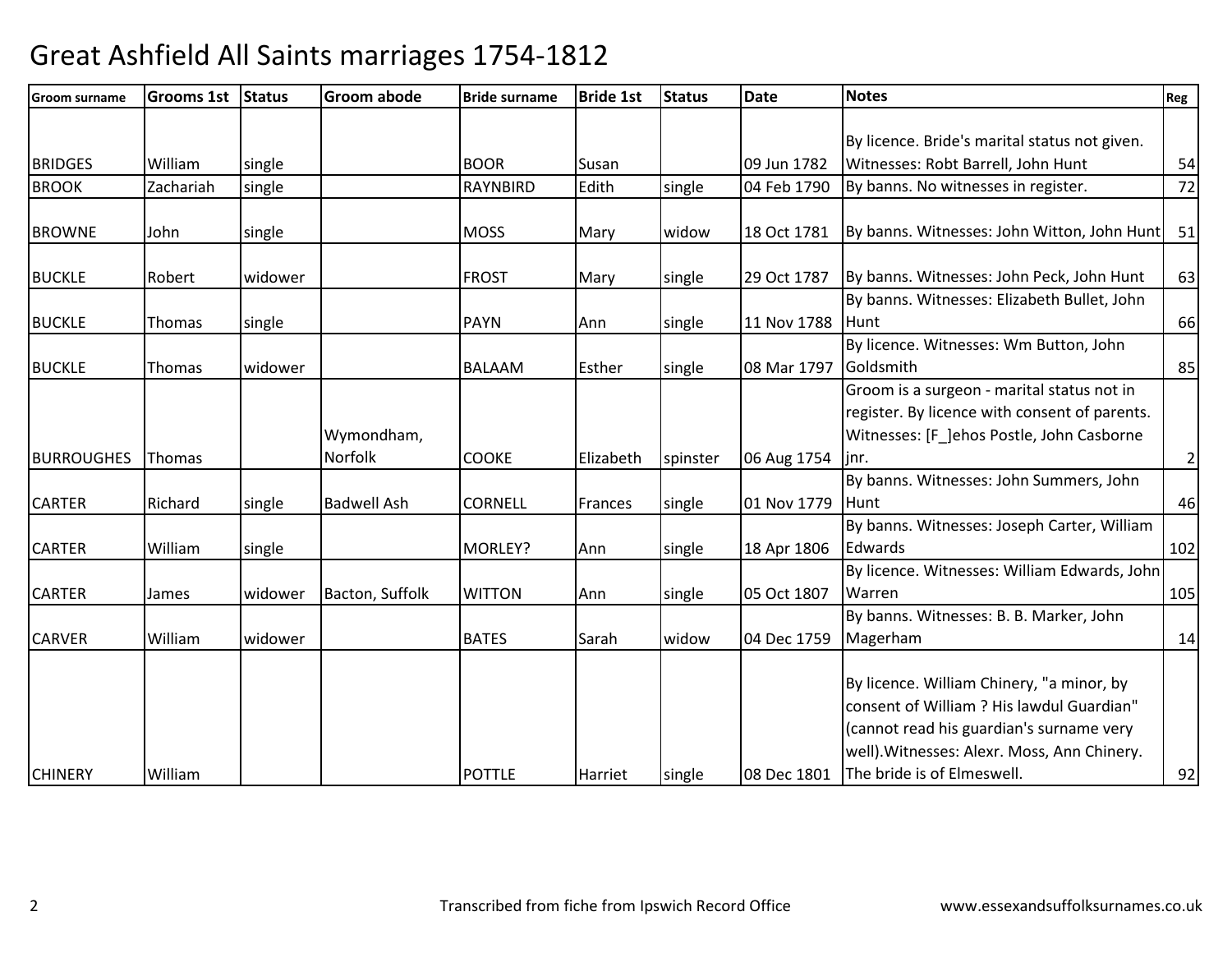| <b>Groom surname</b> | <b>Grooms 1st</b> | <b>Status</b> | <b>Groom abode</b> | <b>Bride surname</b> | <b>Bride 1st</b> | <b>Status</b> | <b>Date</b>         | <b>Notes</b>                                   | Reg |
|----------------------|-------------------|---------------|--------------------|----------------------|------------------|---------------|---------------------|------------------------------------------------|-----|
|                      |                   |               |                    |                      |                  |               |                     |                                                |     |
|                      |                   |               |                    |                      |                  |               |                     | Groom is a minor. By banns. A note says        |     |
|                      |                   |               |                    |                      |                  |               |                     | "married by license, see above, relating to    |     |
|                      |                   |               |                    |                      |                  |               |                     | marriage on 08 Dec 1801." witnesses:           |     |
| <b>CHINERY</b>       | William           | single        |                    | <b>POTTLE</b>        | Harriet          | single        | 09 Mar 1802         | William Edwards, Joseph Williamson             | 93  |
|                      |                   |               |                    |                      |                  |               |                     | By banns. Witnesses: John Hunt, James          |     |
| <b>CLARKE</b>        | Joseph            | widower       |                    | <b>POTTER</b>        | Sarah            | single        | 11 Mar 1771         | Parker                                         | 31  |
| <b>CLEMENCE</b>      | Henry             | single        | Finensham?         | <b>TURNER</b>        | Sarah            | single        | 25 Oct 1768         | By banns. Witnesses: John & Elizabeth Hunt     | 28  |
|                      |                   |               |                    |                      |                  |               |                     | By banns. Witnesses: John Hunt, James          |     |
| <b>COCKSEDGE</b>     | Richard           | widower       |                    | <b>BAXTER</b>        | Elizabeth        | single        | 26 Aug 1771         | Parker                                         | 32  |
|                      |                   |               |                    |                      |                  |               |                     |                                                |     |
|                      |                   |               |                    |                      |                  |               |                     | By licence. Witnesses: Charlotte Bextor?,      |     |
| <b>COCKSEDGE</b>     | Francis           | single        |                    | <b>BETTS</b>         | Rebecca          | spinster      | 28 Jan 1796         | Robt Barrell. Bride is of Brentwood, Essex     | 82  |
|                      |                   |               |                    |                      |                  |               |                     | By banns. Bride's first name is written in the |     |
|                      |                   |               |                    |                      |                  |               |                     | register as "Tamasin" but she spells it        |     |
|                      |                   |               |                    |                      |                  |               |                     | "Thamsion". Witnesses: John Summers, John      |     |
| <b>COOKE</b>         | <b>Thomas</b>     | single        |                    | <b>BAKER</b>         | Tamasin          | single        | 01 Nov 1774         | Hunt.                                          | 37  |
|                      |                   |               |                    |                      |                  |               |                     | By banns. Witnesses: Robert Pretty, John       |     |
| <b>COOPER</b>        | Edward            | single        |                    | <b>PRETTY</b>        | Mary             | single        | 14 Oct 1777         | Hunt                                           | 42  |
|                      | Thomas            |               | Froston?,          |                      |                  |               |                     | By banns. Witnesses: Christopher Browne,       |     |
| <b>CORNELL</b>       | William           | single        | Suffolk            | <b>MOSS</b>          | Sarah            | single        | 09 Jul 1795         | <b>John Summers</b>                            | 80  |
|                      |                   |               |                    |                      |                  |               |                     | By banns. Witnesses: Anthony Westrop,          |     |
| <b>CORNISH</b>       | William           | single        |                    | <b>MILLER</b>        | Mary             | single        | 21 Oct 1756         | Samuel Palmer                                  | 10  |
|                      |                   |               |                    |                      |                  |               |                     | By banns. Witnesses: Roger Cooke, John         |     |
| <b>CORNISH</b>       | John              | single        |                    | <b>MARKALL</b>       | Ann              | spinster      | 06 Mar 1764         | Hunt                                           | 18  |
|                      |                   |               |                    |                      |                  |               |                     | By banns. Witnesses: John Summers, John        |     |
| <b>CORNISH</b>       | William           | widower       |                    | <b>GAYMER</b>        | Margaret         | single        | 31 May 1789 Hunt    |                                                | 68  |
|                      |                   |               |                    |                      |                  |               |                     | By banns. Witnesses: Edmund Drake, John        |     |
| <b>DRAKE</b>         | Edward            | widower       |                    | <b>TRUDGET</b>       | Ann              | widow         | 20 Jan 1794         | Hunt                                           | 78  |
|                      |                   |               |                    |                      |                  |               |                     | By banns. Witnesses: Sophia Denny, William     |     |
| <b>DRAKE</b>         | Francis           | single        |                    | <b>WARD</b>          | Ann              | single        | 11 Dec 1806 Edwards |                                                | 103 |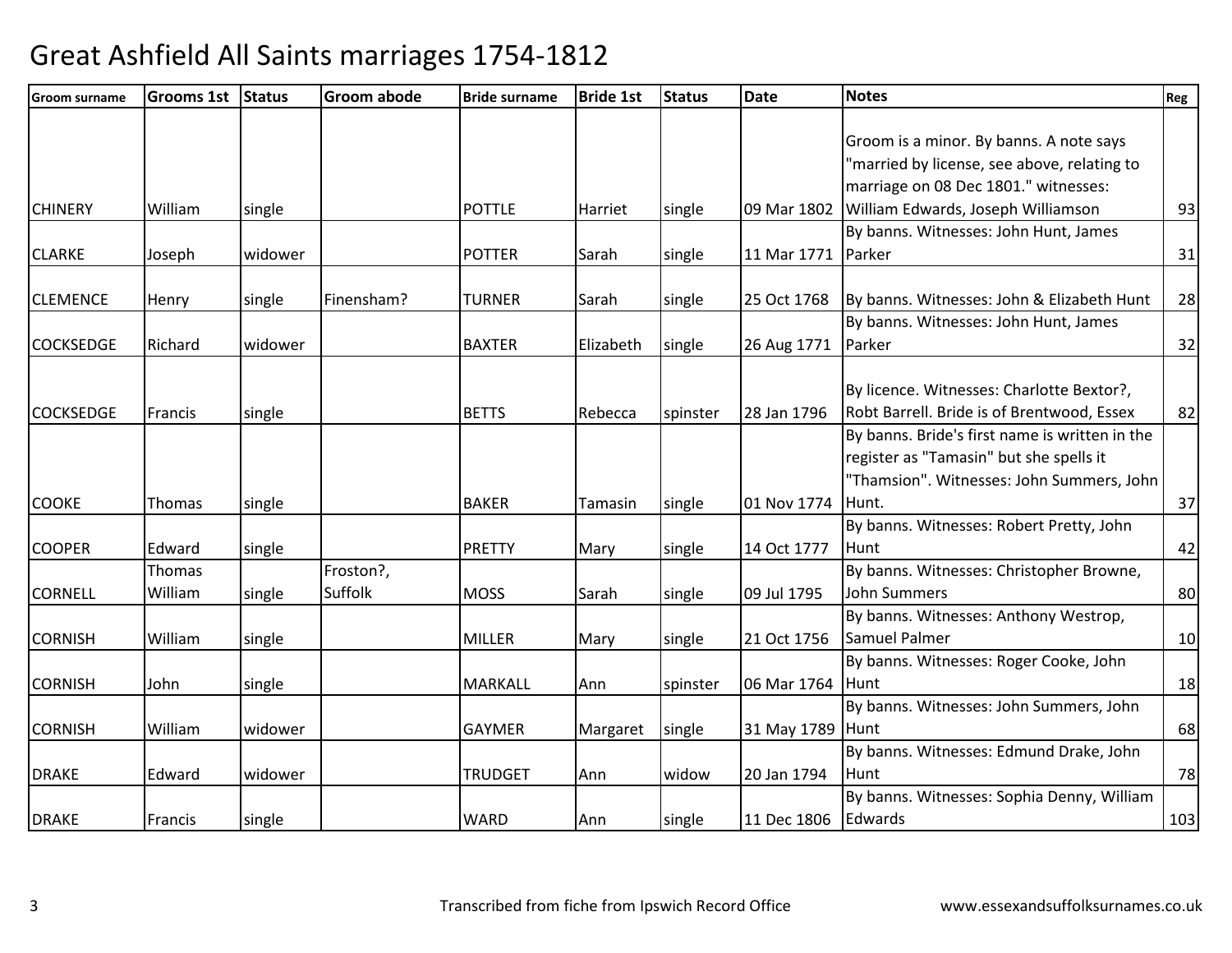| <b>Groom surname</b> | <b>Grooms 1st</b> | Status  | <b>Groom abode</b> | <b>Bride surname</b> | <b>Bride 1st</b> | <b>Status</b> | <b>Date</b>         | <b>Notes</b>                                                   | Reg              |
|----------------------|-------------------|---------|--------------------|----------------------|------------------|---------------|---------------------|----------------------------------------------------------------|------------------|
| <b>EACOCK</b>        | Joseph            | single  | Wattisfield        | <b>WARREN</b>        | Mary             | spinster      | 16 Oct 1759         | By banns. Witnesses: John Flack, John Hunt                     | 13               |
|                      |                   |         |                    |                      |                  |               |                     | By licence. Witnesses: John Hunt, John                         |                  |
| <b>ELSDEN</b>        | William           | single  |                    | CAMELL               | Mary             | single        | 05 Nov 1775         | Witton                                                         | 40               |
|                      |                   |         |                    |                      |                  |               |                     | By banns. Witnesses: Francis Seguin, William                   |                  |
| <b>FORD</b>          | Robert            | widower |                    | <b>BUCKELL</b>       | Ann              | single        | 10 Feb 1812         | Edwards                                                        | 118              |
|                      |                   |         |                    |                      |                  |               |                     | By banns. Witnesses: William Baker, John                       |                  |
| <b>FOULGER</b>       | Thomas            | single  |                    | <b>BAKER</b>         | Hannah           | single        | 01 Feb 1790         | Hunt                                                           | 71               |
|                      |                   |         |                    |                      |                  |               |                     | By banns. Witnesses: John Pollard, William                     |                  |
| <b>GARROD</b>        | <b>Ellis</b>      | single  |                    | <b>POLLARD</b>       | Elizabeth        | single        | 20 Nov 1810 Edwards |                                                                | 115              |
|                      |                   |         |                    |                      |                  |               |                     |                                                                |                  |
| <b>GIGGENS</b>       | William           | single  |                    | <b>PRETTY</b>        | Sarah            | single        |                     | 28 Nov 1780 By banns. Witnesses: John Hunt, John Witton        | 48               |
|                      |                   |         |                    |                      |                  |               |                     | By banns. Witnesses: Robt Pryor, Geo                           |                  |
| <b>GLADWELL</b>      | George            | single  | Haughley           | <b>COB</b>           | Elizabeth        | spinster      | 11 Oct 1756         | Jefferson                                                      | $\boldsymbol{9}$ |
|                      |                   |         |                    |                      |                  |               |                     | By banns. Witnesses: Wm Edwards, James                         |                  |
| <b>GOSLING</b>       | Joseph            | single  |                    | <b>BAXTER</b>        | Casey            | single        | 09 Mar 1804 Lummis  |                                                                | 94               |
|                      |                   |         |                    |                      |                  |               |                     | By banns. Witnesses: Thomas Brooks, John                       |                  |
| <b>HARNTON</b>       | Thomas            | single  | Westthorpe         | <b>BISHOP</b>        | Martha           | single        | 18 Feb 1782         | Hunt                                                           | 53               |
|                      |                   |         |                    |                      |                  |               |                     | By banns. Witnesses: Charlotte Baxter, Robt                    |                  |
| <b>HAWARD</b>        | William           | single  |                    | <b>STURGEON</b>      | Mary             | single        | 03 Nov 1797         | Barrell                                                        | 87               |
|                      |                   |         |                    |                      |                  |               |                     | By banns. Witnesses: Philip Riches, John                       |                  |
| <b>HAWKINS</b>       | Edward            | single  |                    | <b>BURROUGHS</b>     | Mary             | spinster      | 23 Oct 1760         | Hunt                                                           | 15               |
|                      |                   |         |                    |                      |                  |               |                     | By banns. Witnesses: Robt Pryor, Geo                           |                  |
| <b>HAYWARD</b>       | Robert            | single  | Wetherden          | <b>PRYOR</b>         | Anne             | spinster      | 11 Oct 1756         | Jefferson                                                      | $\bf 8$          |
|                      |                   |         |                    |                      |                  |               |                     | By banns. Witnesses: Thomas Jolly, Robt                        |                  |
| <b>HICKS</b>         | Philip            | single  |                    | <b>BRETT</b>         | Sarah            | single        | * Nov 1796          | <b>Barrell</b>                                                 | 84               |
|                      |                   |         |                    |                      |                  |               |                     | By banns. Witnesses: Wm Francis, Elizabeth                     |                  |
| <b>HIGH</b>          | John              | single  |                    | <b>ROBERTS</b>       | Mary             | single        | 09 Jan 1811         | High                                                           | 116              |
|                      |                   |         |                    |                      |                  |               |                     | By banns. Witnesses: Charles Mann*,                            |                  |
| <b>HOLMES</b>        | Mark              | single  |                    | <b>LOCKE</b>         | Rebekah          | single        | 12 Oct 1810         | <b>William Edwards</b>                                         | 114              |
| <b>HOVELL</b>        | John              | single  | <b>Badwell Ash</b> | <b>MOSS</b>          | Elizabeth        | single        |                     | 16 Aug 1785   By banns. Witnesses: John Witton, John Hunt   57 |                  |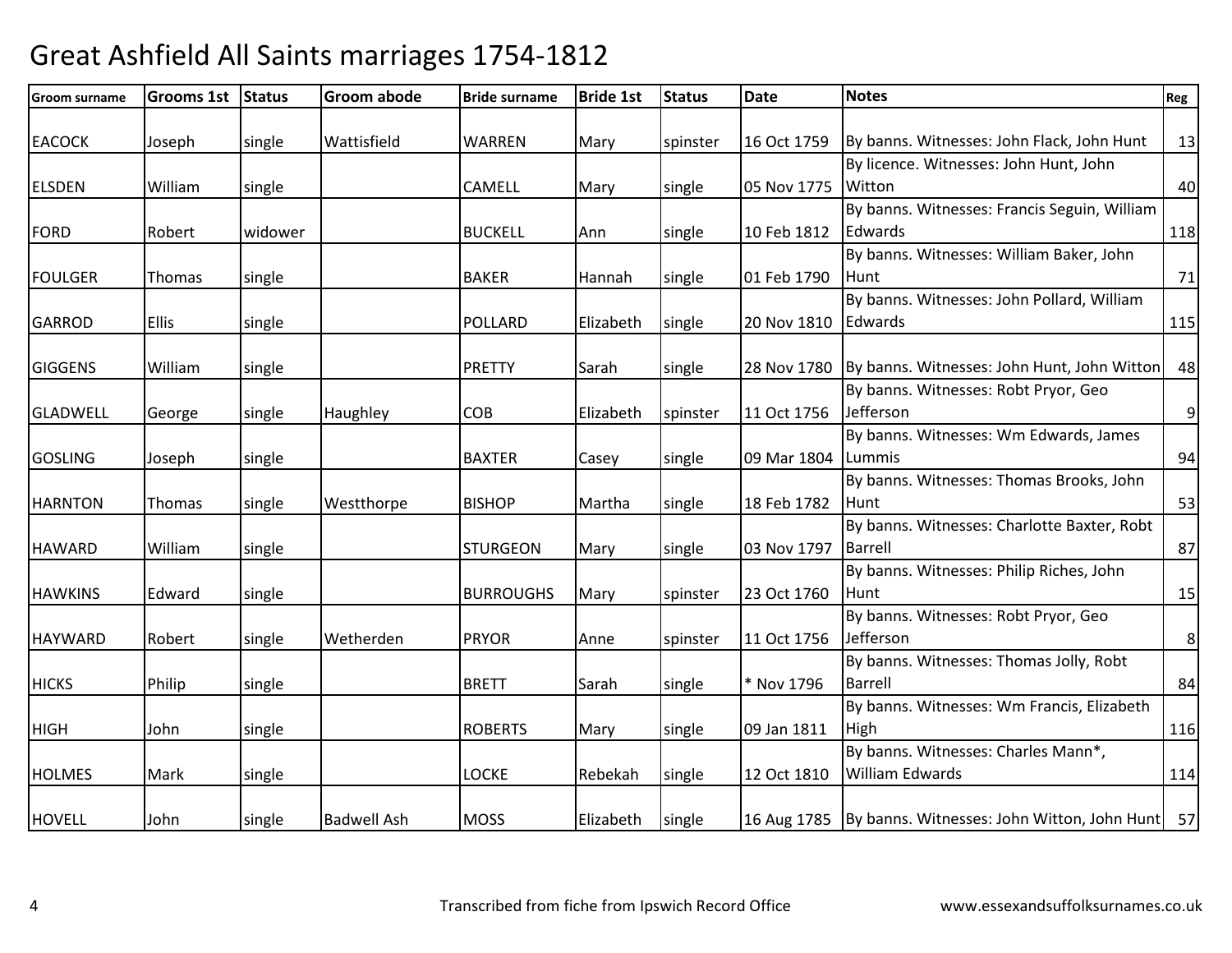| Groom surname   | <b>Grooms 1st</b> | <b>Status</b> | <b>Groom abode</b> | <b>Bride surname</b> | <b>Bride 1st</b> | <b>Status</b> | <b>Date</b> | <b>Notes</b>                                               | Reg |
|-----------------|-------------------|---------------|--------------------|----------------------|------------------|---------------|-------------|------------------------------------------------------------|-----|
|                 |                   |               |                    |                      |                  |               |             | By banns. "The above John Parker has                       |     |
|                 |                   |               |                    |                      |                  |               |             | always been called Hubbard, but he being a                 |     |
|                 |                   |               |                    |                      |                  |               |             | bastard Child of Hannah Parker, gave his                   |     |
|                 |                   |               |                    |                      |                  |               |             | name for Publication of Banns to be John                   |     |
|                 |                   |               |                    |                      |                  |               |             | Parker." Witnesses: William Edwards, James                 |     |
| <b>HUBBARD</b>  | John              | single        | Hunston            | <b>KING</b>          | Mary             | single        | 06 Oct 1805 | Parker                                                     | 101 |
|                 |                   |               |                    |                      |                  |               |             | By banns. Witnesses: John Summers, William                 |     |
| <b>HUNT</b>     | Benjamin          | single        |                    | <b>BARNES</b>        | Susanna          | spinster      | 24 Jun 1764 | Bloomfield                                                 | 20  |
| <b>HUNT</b>     | Richard           | single        |                    | <b>MAY</b>           | Sarah            | single        |             | 03 May 1773 By banns. Witnesses: John Cullum, John Hunt 35 |     |
|                 |                   |               |                    |                      |                  |               |             |                                                            |     |
| <b>HUNT</b>     | Thomas            | single        |                    | <b>TIER</b>          | Elizabeth        | single        | 18 Apr 1784 | By banns. Witnesses: William *n, John Hunt                 | 56  |
|                 |                   |               | Walsham            |                      |                  |               |             | By banns. Witnesses: John Hunt, Thomas                     |     |
| <b>JAGGARD</b>  | George            | single        | le Willows         | <b>HAUNTON</b>       | Susan            | single        | 23 Nov 1764 | Levell                                                     | 23  |
|                 |                   |               |                    |                      |                  |               |             | By banns. Witnesses: Willm Matthew, Alice                  |     |
| <b>JARROLD</b>  | John              | single        | <b>Badwell Ash</b> | <b>MULLINGER</b>     | Mary             | single        | 11 Oct 1770 | Hunt                                                       | 30  |
|                 |                   |               |                    |                      |                  |               |             | By licence with consent of groom's father.                 |     |
|                 |                   |               |                    |                      |                  |               |             | Groom's marital status not given. Witnesses:               |     |
| <b>KNIGHTS</b>  | John              |               | Thelnetham         | YOUNGMAN             | Ann              | single        | 10 Jan 1780 | Robert Whitten, John Hunt                                  | 47  |
|                 |                   |               |                    |                      |                  |               |             | By licence. Witnesses: John Hunt, John                     |     |
| LAMBERT         | Isaac             | widower       |                    | <b>DRANE</b>         | Amelia           | single        | 04 Nov 1779 | Witton                                                     | 47  |
|                 |                   |               | Elmswell,          |                      |                  |               |             | By banns. Witnesses: John Drinkmilk, John                  |     |
| <b>LEEDER</b>   | Robert            | single        | Suffolk            | <b>OSBORNE</b>       | Sarah            | single        | 05 Apr 1763 | Stoney                                                     | 17  |
|                 |                   |               |                    |                      |                  |               |             | By banns. Witnesses: William Edwards,                      |     |
| LEGGAT          | Henry             | widower       |                    | <b>RAINBIRD</b>      | Martha           | single        | 11 Aug 1805 | William Hayward                                            | 100 |
|                 |                   |               | Stowmarket,        |                      |                  |               |             | By banns. Witnesses: William Fuller, John                  |     |
| <b>LOCKWOOD</b> | Edward            | single        | Suffolk            | <b>BALDREY</b>       | Mary             | single        | 31 Oct 1786 | Hunt                                                       | 59  |
|                 |                   |               |                    |                      |                  |               |             | By banns. Witnesses: John Hunt, Richard                    |     |
| <b>MARKEL</b>   | Daniel            | single        | Rougham            | <b>PARKER</b>        | Amy              | single        | 05 Jan 1786 | Cocksedge                                                  | 58  |
|                 |                   |               |                    |                      |                  |               |             | By banns. Witnesses: Willm Matthew, John                   |     |
| <b>MARTIN</b>   | William           | single        | Rushforth          | <b>BARKER</b>        | Mary             | single        | 06 Jan 1772 | Hunt                                                       | 33  |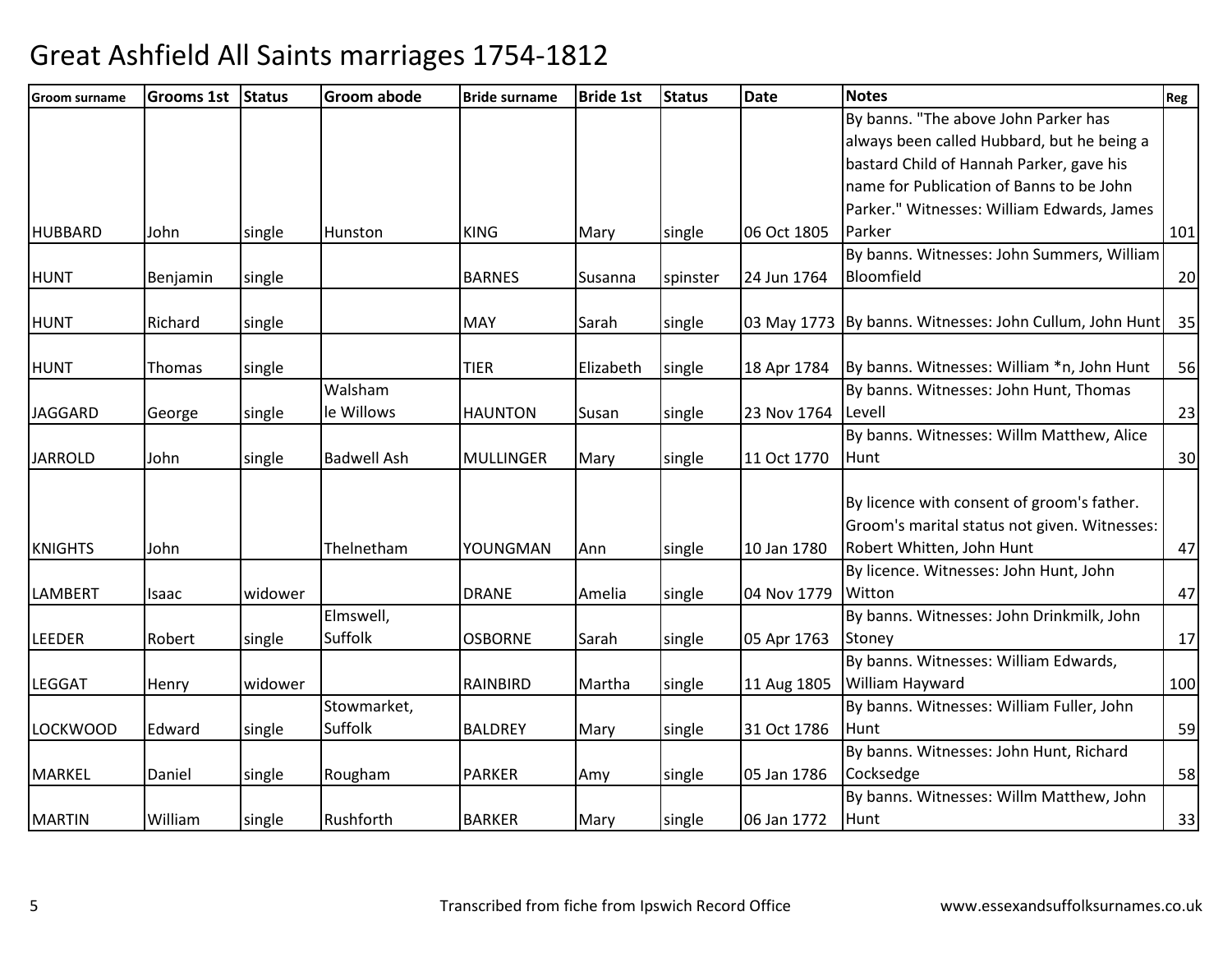| Groom surname   | <b>Grooms 1st</b> | Status   | <b>Groom abode</b>     | <b>Bride surname</b> | <b>Bride 1st</b> | <b>Status</b> | <b>Date</b>      | <b>Notes</b>                                  | Reg |
|-----------------|-------------------|----------|------------------------|----------------------|------------------|---------------|------------------|-----------------------------------------------|-----|
|                 |                   |          |                        |                      |                  |               |                  | By banns. Witnesses: William Edwards,         |     |
| <b>MATTHEWS</b> | William           | single   |                        | <b>MATTHEWS</b>      | Sophia           | widow         |                  | 12 Mar 1810 Elizabeth Russel                  | 113 |
|                 |                   |          |                        |                      |                  |               |                  | By banns. Witnesses: William Edwards, Mary    |     |
| <b>MATTOCK</b>  | John              | widower  |                        | LAMBERT              | Maria            | single        | 29 Nov 1808      | Manning                                       | 110 |
|                 |                   |          | Stoke Ash,             |                      |                  |               |                  | By licence. Witnesses: William Edwards, John  |     |
| <b>MOOR</b>     | William           | single   | Suffolk                | <b>TURNER</b>        | Sarah            | single        | 24 Jan 1805      | <b>Browne</b>                                 | 97  |
|                 |                   |          | Hunston,               |                      |                  |               |                  | By licence. Witnesses: Philip Richer, John    |     |
| <b>MUD</b>      | Thoams            | widower  | Suffolk                | <b>RICHER</b>        | Mary             | single        | 14 Oct 1766      | Hunt                                          | 25  |
|                 |                   |          |                        |                      |                  |               |                  | By banns. Witnesses: Robt Greengrass, John    |     |
| <b>NICE</b>     | Thomas            | single   |                        | <b>WARREN</b>        | Esther           | single        | 02 May 1774 Hunt |                                               | 36  |
|                 |                   |          |                        |                      |                  |               |                  | By licence. Witnesses: Eliza Norgate, R. & E. |     |
| <b>NORGATE</b>  | Thomas            | widower  | Diss, Norfolk          | <b>BURROUGHES</b>    | Elizabeth        | single        | 01 Aug 1787      | M. Burroughes                                 | 61  |
|                 |                   |          | Drinkston?,            |                      |                  |               |                  | By banns. Witnesses: Bridget Or*s, William    |     |
| ORRICE?         | William           | widower  | <b>Suffolk</b>         | <b>SMITH</b>         | Elizabeth        | single        | 22 Sep 1808      | Edwards                                       | 108 |
|                 |                   |          | St. James,             |                      |                  |               |                  | By licence. Witnesses: Simon Codd, Elizth     |     |
| <b>ORRIDGE</b>  | John              | bachelor | <b>Bury St Edmunds</b> | <b>CODD</b>          | Frances          | single        | 23 Jul 1799      | Penning                                       | 90  |
|                 |                   |          |                        |                      |                  |               |                  | By banns. Witnesses: John Chase jnr., John    |     |
| <b>PARKER</b>   | James             | widower  |                        | <b>MARKELL</b>       | Susan            | single        | 31 May 1781 Hunt |                                               | 50  |
|                 |                   |          |                        |                      |                  |               |                  | By banns. "The above John Parker has          |     |
|                 |                   |          |                        |                      |                  |               |                  | always been called Hubbard, but he being a    |     |
|                 |                   |          |                        |                      |                  |               |                  | bastard Child of Hannah Parker, gave his      |     |
|                 |                   |          |                        |                      |                  |               |                  | name for Publication of Banns to be John      |     |
|                 |                   |          |                        |                      |                  |               |                  | Parker." Witnesses: William Edwards, James    |     |
| <b>PARKER</b>   | John              | single   | Hunston                | <b>KING</b>          | Mary             | single        | 06 Oct 1805      | Parker                                        | 101 |
|                 |                   |          |                        |                      |                  |               |                  | By banns. Witnesses: John Warren, John        |     |
| PLUMMER         | John              | single   |                        | <b>WARREN</b>        | Sarah            | single        | 07 Mar 1791      | Hunt                                          | 74  |
|                 |                   |          |                        |                      |                  |               |                  | By banns. Witnesses: Thomas Cook, John        |     |
| <b>PRETTY</b>   | Thomas            | single   |                        | <b>BAKER</b>         | Mary             | single        | 25 Nov 1777      | Hunt                                          | 43  |
|                 |                   |          |                        |                      |                  |               |                  | By banns. Witnesses: Thos Pretty, William     |     |
| <b>PRETTY</b>   | Robert            | single   |                        | <b>COOKE</b>         | Lucy             | single        | 18 Jul 1805      | Edwards                                       | 99  |
|                 |                   |          | Haughley,              |                      |                  |               |                  | By licence. Witnesses: Thomas Pryor of        |     |
| PRYOR           | Thomas            | single   | Suffolk                | <b>ROBINSON</b>      | Mary             | spinster      | 08 Jul 1796      | *field, Mary Pryor                            | 83  |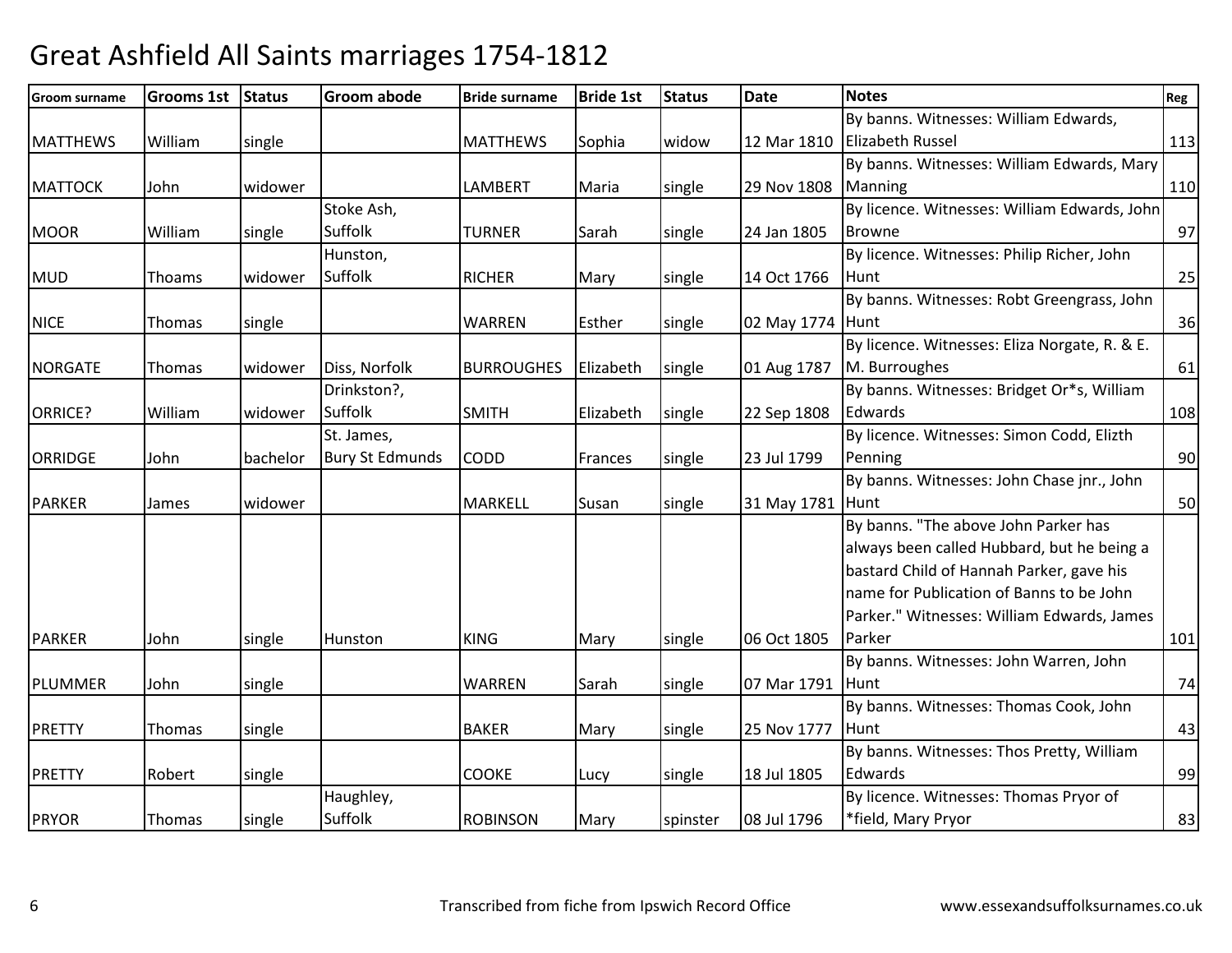| <b>Groom surname</b> | <b>Grooms 1st</b> | Status  | <b>Groom abode</b>         | <b>Bride surname</b> | <b>Bride 1st</b> | <b>Status</b> | <b>Date</b> | <b>Notes</b>                                                                                                         | Reg             |
|----------------------|-------------------|---------|----------------------------|----------------------|------------------|---------------|-------------|----------------------------------------------------------------------------------------------------------------------|-----------------|
|                      |                   |         |                            |                      |                  |               |             | By banns. Groom's surname written in<br>register as "Rampley", he spells it<br>"Ramplee". Witnesses: William Bennet, |                 |
| <b>RAMPLEY</b>       | John              | single  |                            | <b>COCKSEDGE</b>     | Mary             | spinster      | 29 May 1755 | William Reynolds                                                                                                     | $\vert$ 3       |
| <b>RICE</b>          | John              | single  |                            | WARREN               | Charlotte        | single        | 27 Feb 1792 | By banns. Witnesses: James Rice, John Hunt                                                                           | 75              |
| <b>RICE</b>          | Henry             | single  |                            | <b>CLARKE</b>        | Sarah            | single        | 11 Oct 1793 | By banns. Witnesses: John Rice, John Hunt                                                                            | 76              |
| <b>ROBINSON</b>      | William           | single  | Combs, Suffolk             | <b>WARREN</b>        | Elizabeth        | single        | 17 Oct 1797 | By licence. Witnesses: John Warren, Robt<br><b>Barrell</b>                                                           | 86              |
|                      |                   |         |                            |                      |                  |               |             | By licence. Groom's marital status not given.<br>He is a servant. Witnesses: Thos Shave, Jno                         |                 |
| <b>ROSE</b>          | William           |         | <b>Badwell Ash</b>         | <b>RICE</b>          | Diana            | spinster      | 09 Mar 1764 | Sidney                                                                                                               | 19              |
| <b>ROSE</b>          | John              | single  |                            | <b>CURTICE</b>       | Deborah          | widow         | 12 Oct 1809 | By banns. Witnesses: William Edwards,<br><b>William Rose</b>                                                         | 112             |
| <b>RUDDARK</b>       | Richard           | single  |                            | <b>MOSS</b>          | Rebecca          | single        | 07 Jun 1808 | By banns. Witnesses: Robert Palfry, William<br>Edwards                                                               | 107             |
| <b>RUSH</b>          | John              | single  |                            | <b>RICE</b>          | Diana            | single        | 22 Apr 1794 | By banns. Witnesses: Samuel Auston, John<br>Hunt                                                                     | 79              |
| <b>SADLER</b>        | Isaac             | widower |                            | <b>OFFWOOD</b>       | Elizabeth        | spinster      | 25 Jun 1754 | By banns. Witnesses: Stephen Brown, John<br>Lepingall                                                                | $1\overline{)}$ |
| <b>SADLER</b>        | Thomas            | single  |                            | <b>RAMPLEY</b>       | Anne             | single        | 22 Feb 1757 | By banns with consent of parents.<br>Witnesses: Samll. Howell, William Matthew                                       | 11              |
| <b>SADLER</b>        | Thos              |         |                            | <b>BUCKLE</b>        | Elizabeth        |               | * * 1760    | Banns only - not a marriage. Banns read 30<br>Mar, 06, 13 Apr 1760                                                   |                 |
|                      |                   |         | St. Leonard,<br>Colchester |                      |                  |               |             | Groom is a clerk - marital status not in<br>register. By licence. Witnesses: Roger &<br><b>Elizabeth Cooke</b>       |                 |
| <b>SALTER</b>        | Nathaniel         |         |                            | <b>BLYE</b>          | Mary             | spinster      | 03 Jul 1759 | By banns. Witnesses: William Bloomfield,                                                                             | 12              |
| <b>SEADLER</b>       | Thomas            | widower |                            | <b>DENNY</b>         | Isabella         | single        | 11 Oct 1790 | John Hunt                                                                                                            | 73              |
| <b>SHARE</b>         | Edward            | single  |                            | <b>MOORE</b>         | Lydia            | single        |             | By banns. Witnesses: James Manning,<br>18 Feb 1812   William Edwards                                                 | 119             |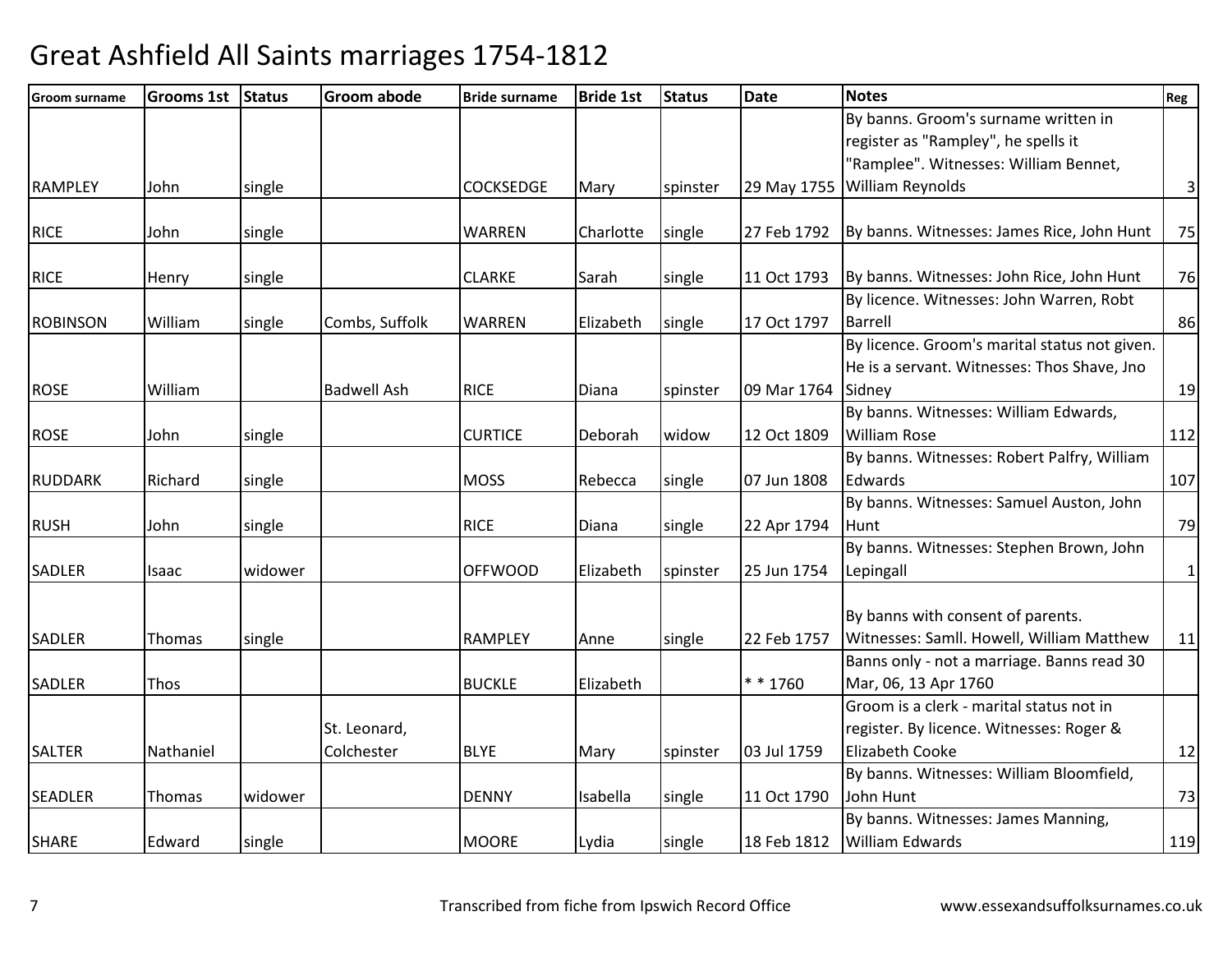| Groom surname   | <b>Grooms 1st</b> | Status  | <b>Groom abode</b> | <b>Bride surname</b> | <b>Bride 1st</b> | <b>Status</b> | Date                | <b>Notes</b>                                              | Reg      |
|-----------------|-------------------|---------|--------------------|----------------------|------------------|---------------|---------------------|-----------------------------------------------------------|----------|
|                 |                   |         |                    |                      |                  |               |                     | By banns. Witnesses: Willm Matthew, John                  |          |
| <b>SHAVE</b>    | Thomas            | widower |                    | <b>BEATMAN</b>       | Ann              | single        | 05 Nov 1774         | <b>Hunt</b>                                               | 38       |
|                 |                   |         |                    |                      |                  |               |                     | By licence. Witnesses: Anthony & Ann                      |          |
| <b>SHAVE</b>    | Thoams            | widower | <b>Badwell Ash</b> | <b>HUBBARD</b>       | Elizabeth        | single        | 25 Apr 1775         | Hubbard                                                   | 39       |
|                 |                   |         |                    |                      |                  |               |                     | By banns. Witnesses: Christopher Moss,                    |          |
| <b>SHAVE</b>    | William           | single  |                    | <b>PAYNE</b>         | Ann              | single        | 21 Oct 1812         | Maria Payne                                               | 120      |
|                 |                   |         |                    |                      |                  |               |                     | By banns. Witnesses: John Fintor, William                 |          |
| <b>SHINN</b>    | William           | single  |                    | <b>ATKINS</b>        | Elizabeth        | single        | 09 Aug 1807         | Edwards                                                   | 104      |
|                 |                   |         |                    |                      |                  |               |                     | By banns. Witnesses: William Edwards,                     |          |
| <b>SHIP</b>     | Leonard           | single  |                    | <b>LOCKE</b>         | Sarah            | single        | 03 Dec 1804         | James Rush                                                | 96       |
|                 |                   |         |                    |                      |                  |               |                     |                                                           |          |
| <b>SIDNEY</b>   | John              | single  |                    | <b>WITTON</b>        | Rhoda            | single        | 07 Oct 1789         | By banns. Witnesses: John Witton, John Hunt               | 70       |
|                 |                   |         |                    |                      |                  |               |                     | By banns. Witnesses: John Hunt, Edward                    |          |
| <b>SKEACE</b>   | John              | single  |                    | <b>PRETTY</b>        | Elizabeth        | single        | 25 Oct 1779         | Cooper                                                    | 45       |
|                 |                   |         |                    |                      |                  |               |                     | By banns. Witnesses: John Hunt, Tomas                     |          |
| <b>SMITH</b>    | James             | single  | Pakenham           | <b>WILLIAMS</b>      | Martha           | single        | 23 Dec 1766         | Williams                                                  | 26       |
|                 |                   |         |                    |                      |                  |               |                     | By licence. Witnesses: John Goodrich, John                |          |
| <b>STURGEON</b> | Thomas            | single  |                    | <b>BENNETT</b>       | Mary             | spinster      | 15 Feb 1781         | lHunt                                                     | 49       |
|                 |                   |         |                    |                      |                  |               |                     | By licence. Witnesses: Theobald Bennet,                   |          |
| <b>STURGEON</b> | Thomas            | widower |                    | <b>MEE</b>           | Catherine        | widow         | 04 Aug 1789         | John Hunt                                                 | 69       |
|                 |                   |         |                    |                      |                  |               |                     | By banns. Witnesses: John Casborne jnr.,                  |          |
| <b>SUMMERS</b>  | John              | single  |                    | <b>BALLS</b>         | Susan            | spinster      | 17 Oct 1755         | <b>Stephen Turner</b>                                     | $6 \mid$ |
|                 |                   |         |                    |                      |                  |               |                     | By licence. Witnesses: Isaac Lambert, Mary                |          |
| <b>SYRETT</b>   | Francis           | single  |                    | <b>STONES</b>        | Elizabeth        | single        | 20 May 1798 Edwards |                                                           | 89       |
|                 |                   |         |                    |                      |                  |               |                     | By banns. Witnesses: John Hunt, Robert                    |          |
| <b>THEOBALD</b> | John              | single  |                    | WELLHAM              | Ann              | widow         | 17 Jan 1788         | Mullinger                                                 | 65       |
|                 |                   |         |                    |                      |                  |               |                     |                                                           |          |
|                 |                   |         |                    |                      |                  |               |                     | Groom is serving in the West Suffolk Militia.             |          |
|                 |                   |         |                    |                      |                  |               |                     | By licence. Marital statuses not given.                   |          |
| <b>THOMPSON</b> | John              |         | Ipswich            | <b>HAYWARD</b>       | Amelia           |               |                     | 11 May 1808 Witnesses: Mary? Edwards, William Edwards 106 |          |
|                 |                   |         |                    |                      |                  |               |                     | By banns. Witnesses: Elizabeth Heard,                     |          |
| <b>THROWER</b>  | Samuel            | widower |                    | <b>HEARD</b>         | Sarah            | single        |                     | 08 Nov 1804 William Edwards                               | 95       |